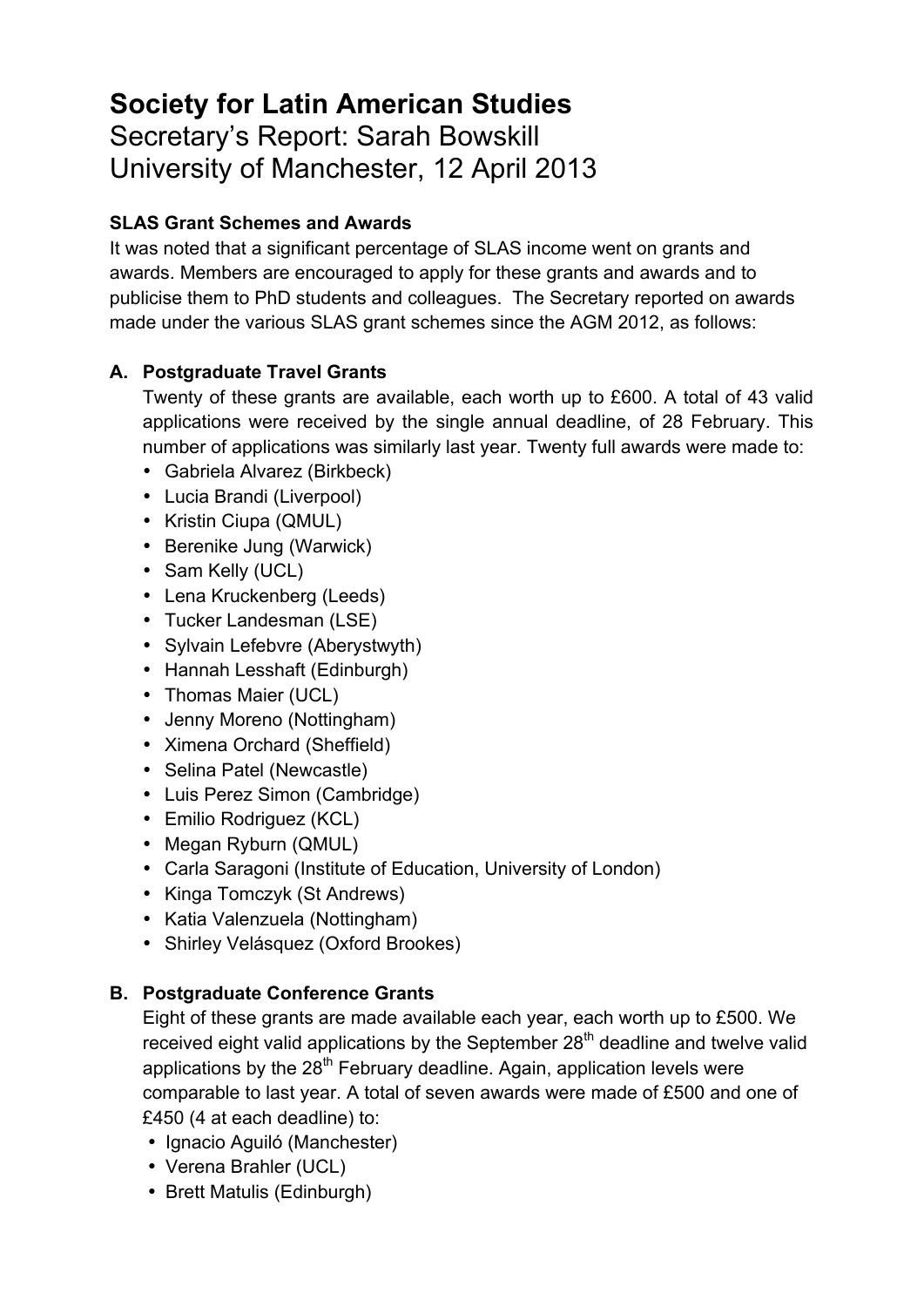- Jihyun Seo (Liverpool)
- Mara Polgovsky (Cambridge)
- Michelle Nicholson Sanz (QMUL)
- Elizabeth Ramírez Soto (Warwick)
- Shirley Velásquez (Oxford Brookes)

#### **C. SLAS Conference Postgraduate Bursaries**

Twenty grants were available, each worth £175. As last year we did not receive as many applications as one might expect. We received 25 eligible applications by the 15 February deadline and made 20 awards to:

- Maria Balen, Diana Battaglia
- Lucia Brandi (Liverpool)
- James Butterworth
- Sandra Collins (Queen's Belfast)
- Gustavo Dias
- Cherie Elston (Cambridge)
- Susan Flamig (Bradford)
- Geoff Goodwin (UCL)
- Hannah Lesshaft (Edinburgh)
- Maria Antonia Manresa (Newcastle)
- Stephanie Pearce (QMUL)
- Paula Perez Morgado (KCL)
- Sarah Parry (Liverpool)
- Luis Perez Simon (Cambridge)
- Philip Roberts (Nottingham)
- Sandra Rios (Aberdeen)
- Karen Siegel (Glasgow)
- Beatriz Tadeo Fucia (St Andrews)
- Tania Tonhati (Goldsmiths)

#### **D. 'Latin American Scholar' Grants**

There was a significant increase in the number of applications to this scheme this year. Almost thirty valid applications were received this year by the 15<sup>th</sup> February deadline compared to eight last year. Five awards were made to:

- Gonzalo Aguilar (Argentina)
- Gaston Fulquet (Argentina)
- Pablo Gómez (Argentina)
- Claudio Robles-Ortiz (Chile)
- Marcia Romeiro Chuva (Brazil)

#### **E. Conference and Event Support**

A total of £3000 is available under this scheme, with individual grants limited to a maximum of £1000. We received five applications by the September deadline and a further four valid applcations for the February deadline. The following awards have been made: